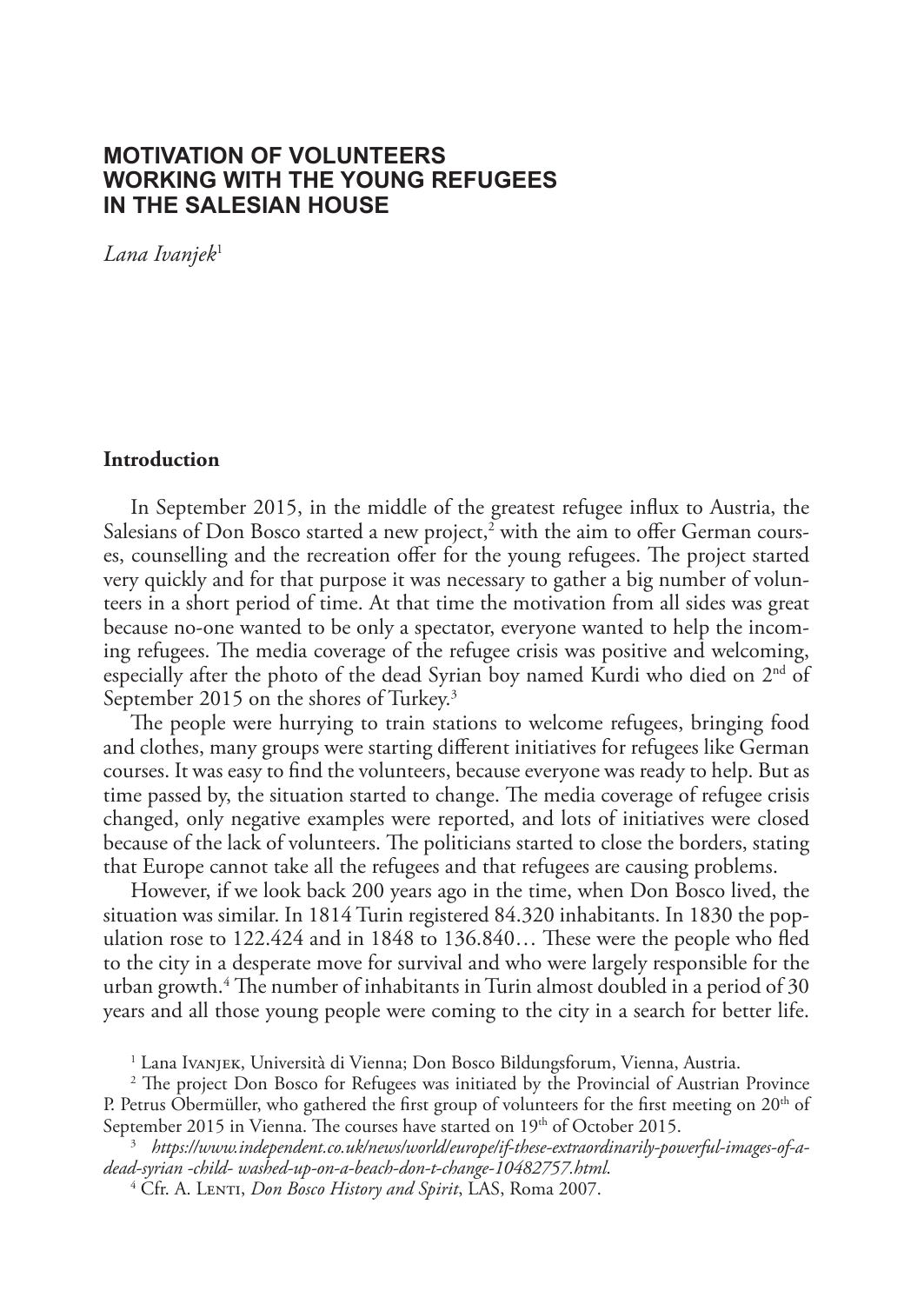But hard circumstances, lack of education possibilities and the repressive society in 19<sup>th</sup> century made it difficult and almost impossible for youngsters to integrate and get the fair chances. Arthur Lenti in his book *Don Bosco History and Spirit* describes the situation of the youth:

The area to Porta Palazzo swarmed with hawkers, match vendors, bootblacks, chimney sweeps, stable boys…, all of them poor children seeking out of such odd jobs a meager livelihood from day to day… Most of them belonged to one of the gangs, to one of these groups of hooligans gathered for self-defense under the leadership of the older and more daring fellows…These poor creatures grow up in idiocy, poverty and pain, in complete ignorance of any religious and moral truth, defenseless against many dangers to their moral life they meet up with in the work place.<sup>5</sup>

These young people, up to 25 years of age, mostly jobless or marginally employed lived in this situation of poverty, and they were all at risk in material, moral and religious way. Don Bosco understood that these youngsters have a «real need of some kind person who will care for them, work with them, guide them in virtue and keep them away from evil».<sup>6</sup> Don Bosco saw in these boys not just street boys and hooligans, but possible future upright citizens, pillars of the Church and society, now and in the future. His way of seeing youngsters was marked by empathy and love and he gave his entire life for young people. Through his life and example, he left us a preventive system as a tool to work for needy in different contexts.

Although in Europe we live in a rich society (compared to Turin in the  $19<sup>th</sup>$ century), many young people are still affected by poverty and marginalization. One of the groups that is specially affected by marginalization and lack of educational opportunities are young refugees. They are often socially stigmatized, and they are living in an uncertainty what the future will bring to them. They came to Europe with the hope to escape the war and the poverty, to get the education and to build better life for themselves and their families. As such, they are similar to the disadvantaged young people of the time of Don Bosco, who came to Turin in  $19<sup>th</sup>$  century in the search for work and better life.

## **1. Project description**

In October 2015, in the heart of the biggest influx of refugees to Vienna, Salesians of Don Bosco together with a few volunteers and one Syrian refugee started the project "Don Bosco for Refugees". The main part of the project are the German courses, because the refugees stated learning German as the greatest need they had. The target group of the project are young refugees, 14 to 30 years old. The project is located in Salesian House in Vienna, called *Salesianum*, in third Vienna district. The project offers German courses from level A1 (basic level) to level B2 (upper interme-

5 Cfr. *ibid.*, 14-19.

<sup>6</sup> From *Draft Regulations* for the Oratory of 1854.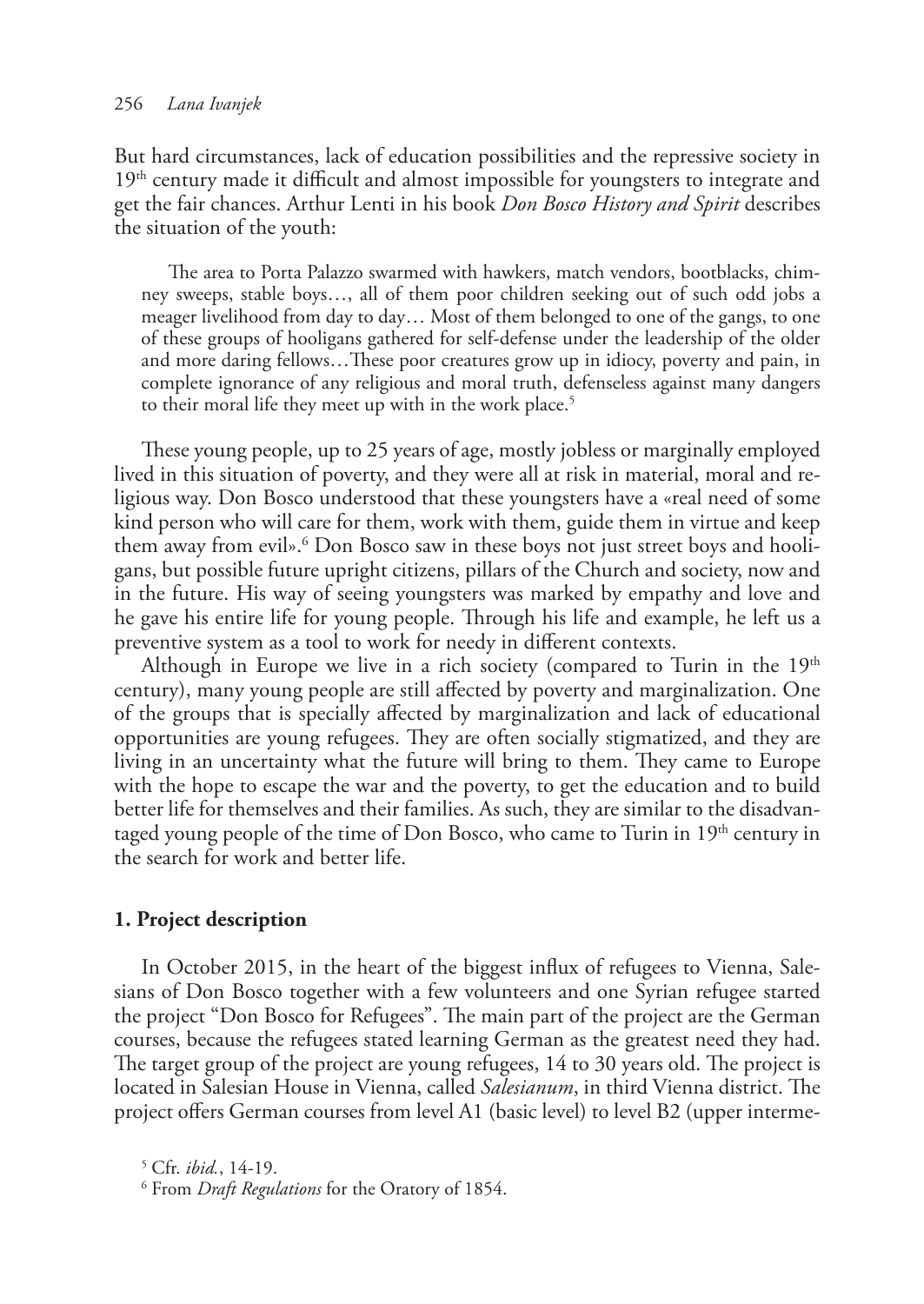diate level). Courses take place four days a week, from Monday to Thursday in the late afternoon and evening hours.

In the first month 60 volunteers engaged in the project and at the moment (December 2018) 50 volunteers are active. The course is organized in small groups where one volunteer works around one table with 5-6 refugees who have the similar level of knowledge. Each volunteer comes once a week for 2 hours, while refugees come four times a week. That means that 4 volunteers "share" one group of refugees.

When starting the project, the first goal was to help refugees adapt to the new environment by learning the language, but as the project evolved, further goals were formulated. These include: to create daily structure for the unemployed refugees, to foster contacts between refugees and Austrian people (that was stated for the refugees as one of the wishes: to have the contacts with Austrians), to facilitate integration in Austria. For the volunteers the goals are: to get to know Don Bosco and his charism and to experience the joyful community in the spirit of Don Bosco.

Each course starts with the short (15-20 minutes) briefing with the volunteers about the previous day, exchanging the important information about the course and the course participants and with a short Salesian thought. During that time the volunteers are served coffee and cake in order to get in the course atmosphere after the busy day. After the briefing with the volunteers, with two 45 minutes sessions and 15 minutes break in between. Each day the course break starts with a short silent prayer for peace, where everyone is invited, each in his or her way, to pray in silence for peace or some other concern. After the course finishes volunteers come together for another 15 minutes (sometimes even longer) for the short debriefing. Everyone has an opportunity to express his or her observation, problems and suggestions for the next day and the course improvement. Figure 1 shows the typical course setting during one of the days.



*Figure 1. German course participants and volunteers – group setting. Each table is one group at its own level*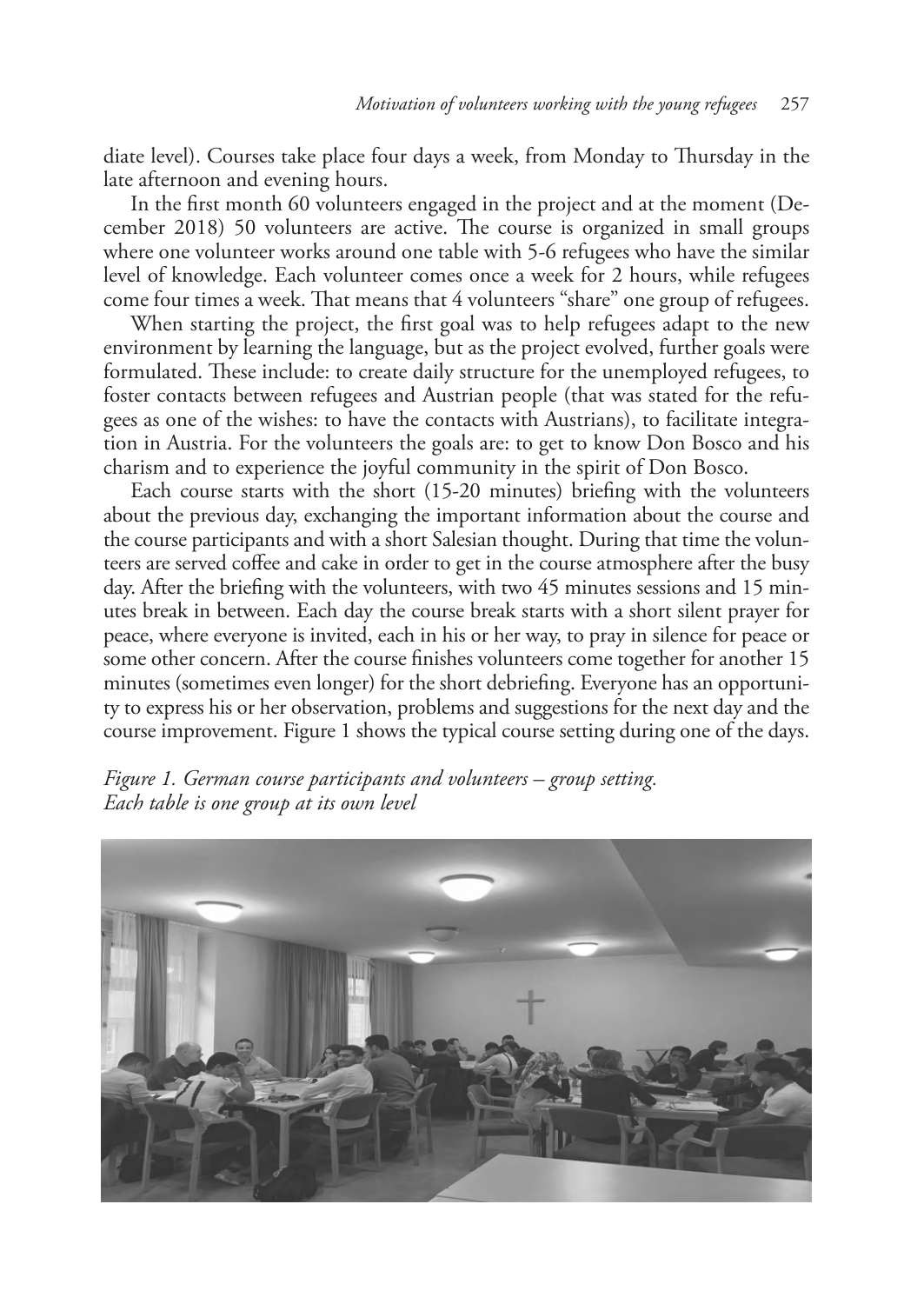Besides the courses, project "Don Bosco for Refugees" offers training and workshops about Don Bosco for the volunteers, excursions to other Salesian projects and to places of Don Bosco for the volunteers and short excursions for volunteers and refugees. Other activities include football, baking cookies, painting Easter eggs, game and movie night, joint celebration in Advent of all volunteers and refugees, carnival party and birthday parties, interreligious prayer and dialogue for peace. The whole project is based on the pedagogy of Don Bosco and on a community experience.

The project tries to be a home that is welcoming towards volunteers and refugees, a place where they are happy to be. Through different actions it offers the oratory experience: a home that welcomes, a school that prepares the young refuges for their new life in Austria, a playground where they can meet friends and a parish where they can freely talk about their faith.

### **2. Research questions and Research methods**

Although the political and social climate has changed from 2015 and the overall acceptance of the refugees decreased, the project Don Bosco for Refugees still counts 50 volunteers and refugees coming to the course and are also very regular in the courses.

Two research questions have motivated a small study about the project. We were interested which factors influence the motivation of volunteers and what motivates the refugees for regular and long-term participation. In particular, we wanted to know if we could relate the motivation of the participants with the pedagogical concept of the course, specifically with implementation of the pedagogy of Don Bosco in the project.

In order to answer these questions, in October 2017 seven semi-structured interviews were conducted with the volunteers that are in the project from the beginning. Also, five semi-structured interviews were conducted with the refugees who have been attending the course regularly for at least 4 semesters. The interview included two main questions: Why did you come to the project "Don Bosco for Refugees" and what are the reasons that you are still involved in a project (as a volunteer or as a course participant)? At the end of the interview both the groups were asked to describe the atmosphere in the course with only one word.

The interviews were transcribed, and the answers were categorized. The words which were used to describe the course were analyzed with the program NVivo11 and the word cloud was formed.

#### **3. Results and Discussion**

Figure 2 shows the percentage of the volunteers according to the number of semesters involved in the project. One can notice that most of the volunteers were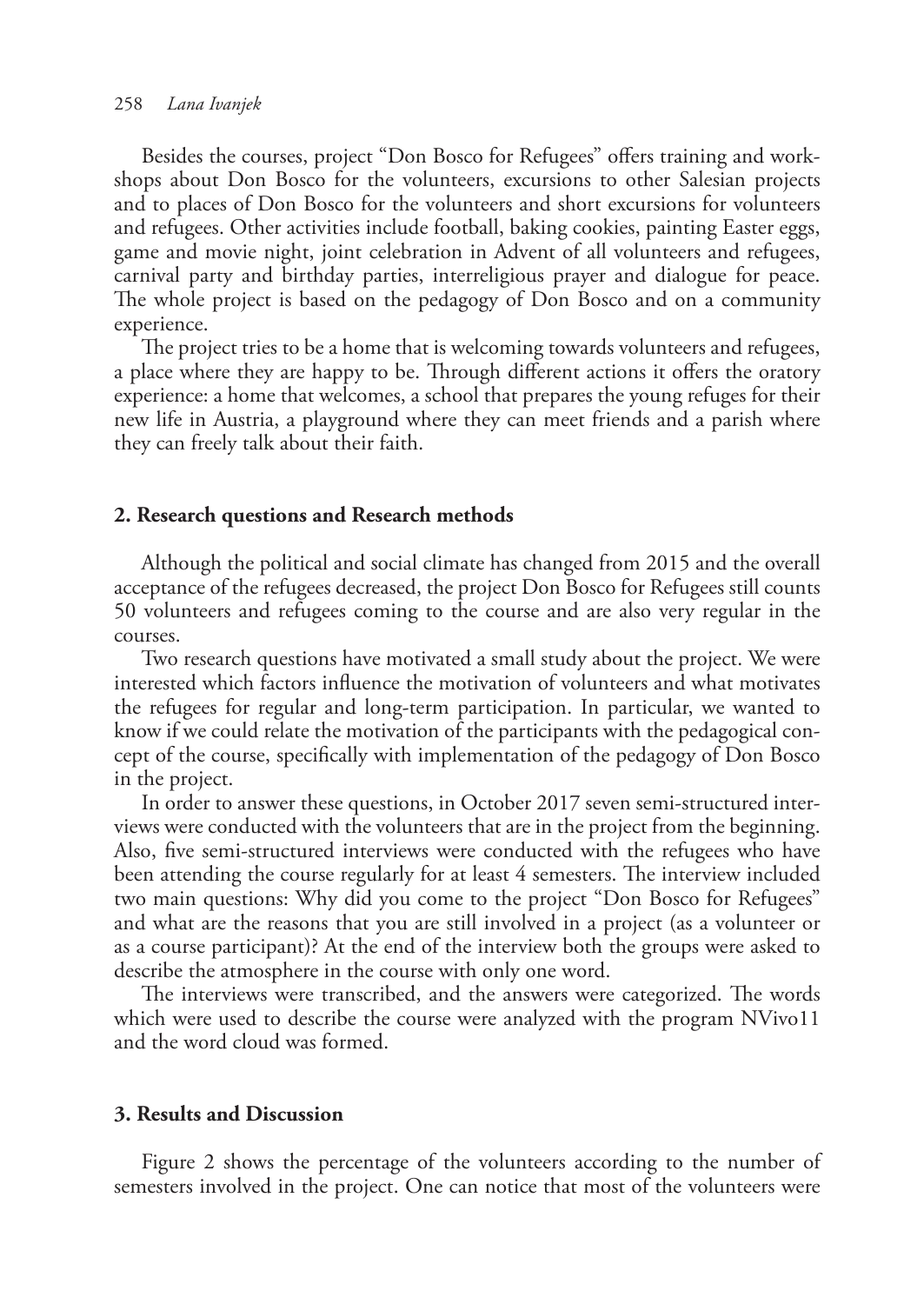active in the project for more than two semesters, with 22% of the volunteers being active for 4-5 semesters, which means from the beginning of the project. At the moment (December 2018), most of the volunteers who have been involved for 4-5 semesters in the project are still active.





**Duration of Voluntary Service** 

The answers to the first question, about the reasons why the volunteers came to the project Don Bosco for Refugees were not surprising. Six of seven interviewed volunteers stated that they came to the project because of the positive motivation through media and because they could not just observe the situation. The project also managed to attract former volunteers that made their voluntary service abroad in the project of Salesians an Africa, Latin America and India.

So, two additional volunteers interviewed came to the course because of prior positive experiences in the projects of Salesians. One person also stated the clear structure of the courses as one reason why she came to this project and not to some other initiative. The reasons why refugees came to the course were also not surprising. All of five interviewed refugees came to the course because they wanted to learn German and at that time, they had no other course. They have learned about the course on Facebook and from the friends. Table 1 summarizes all answers obtained from volunteers and refugees.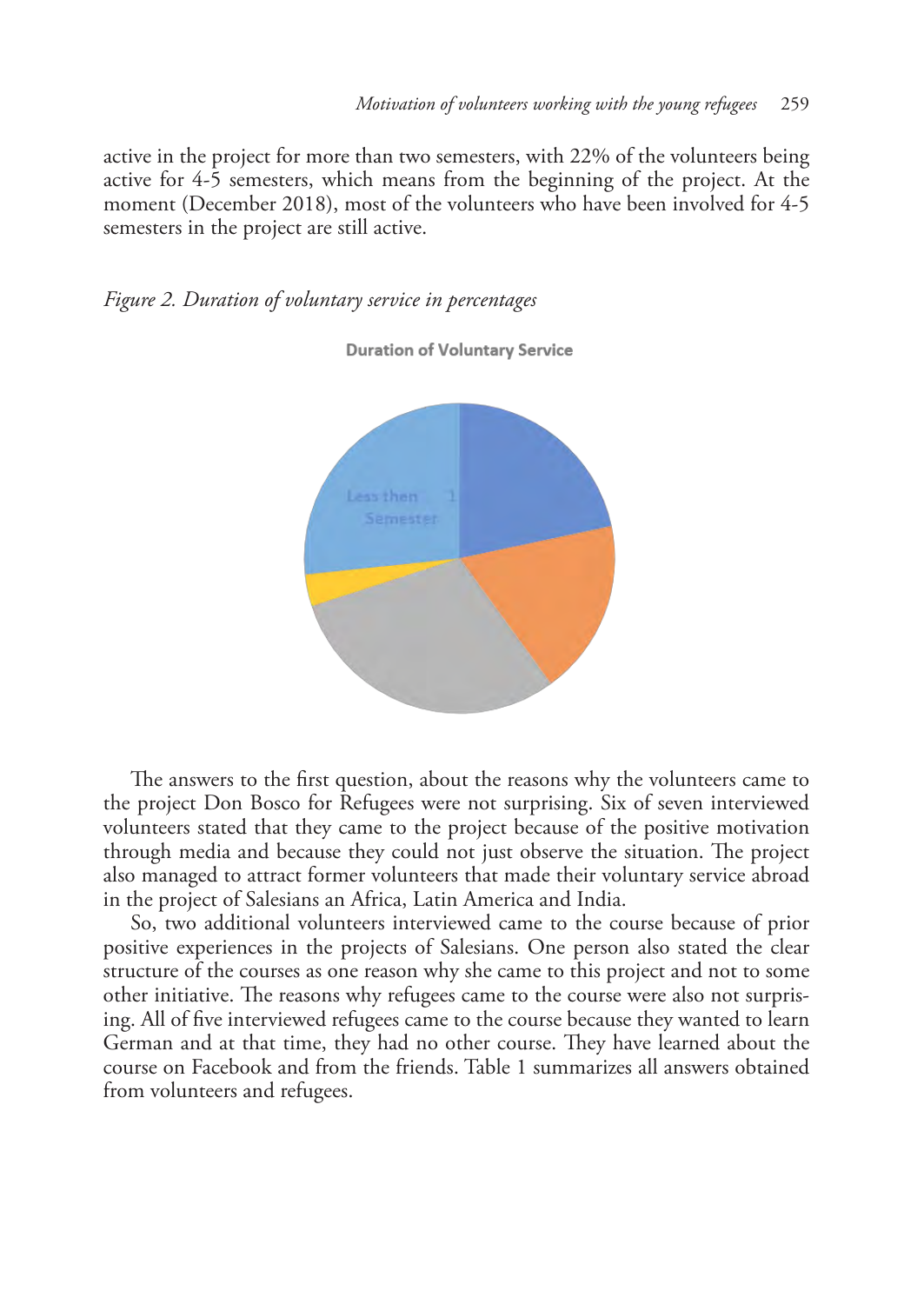#### 260 *Lana Ivanjek*

| Volunteers (7)                                                                                                           |   | Refugees (5)                          |  |
|--------------------------------------------------------------------------------------------------------------------------|---|---------------------------------------|--|
| Positive motivation through media: one needs  <br>to do something for refugees, one cannot only<br>observe the situation | 6 | I wanted to learn German language     |  |
| Positive former experiences with SDB                                                                                     |   | I didn't have any other German course |  |
| To learn more about the people coming to<br>Europe                                                                       |   | The course was for free               |  |
| Personal history                                                                                                         |   | Contact with Austrian people          |  |
| Clear structure of the courses                                                                                           |   |                                       |  |

*Table 1. The initial motivation of volunteers and refugees*

In the second part of the interview both volunteers and refugees discussed the reasons why they are still participating in the project. The summary of the responses is visible in Table 2. The main motivation for the volunteers was the familiar atmosphere, warmth and the friendships that were build. Most of the refugees had at that moment also some other compulsory course, but they were still coming to the Salesian project. For them the main driving force were also friends, familiar atmosphere and atmosphere of joy. The interviewer did not mention any of the "Salesian words"7 in the interviews, not to influence the results. Still, these were the mostly mentioned words in the interview.

The following example shows how the volunteers see the atmosphere in the course:

*I wanted to do something actively for the refugees and not only to talk about them. I heard from a friend about Don Bosco for Refugees and that worked excellent for me. I find it awesome how dedicated the people in the project are and how each person is treated, and the atmosphere is always welcoming and homely, one feels accepted immediately. From that reason I continued to volunteer, because everyone is involved with so much heart.*

| Volunteers (7)                           |   | Refugees (5)                                        |  |
|------------------------------------------|---|-----------------------------------------------------|--|
| Familiar atmosphere                      |   | To further improve my German                        |  |
| It is nice to see how the people develop |   | Friends                                             |  |
| The friendships are built                | 3 | Familiar atmosphere                                 |  |
| Good organization                        | 2 | Atmosphere of joy                                   |  |
| Not to betray the friends                | 2 | I can always ask if I don't understand<br>something |  |
| Warmness, how people get along           | 2 |                                                     |  |
| <b>Formations</b>                        |   |                                                     |  |

*Table 2. Motivation of volunteers and refugees after two years in the course*

7 Here we define familiarity, warmth, atmosphere of joy as Salesian words. Although these words are not exclusively Salesian, we believe that they describe something what is specific for Salesian atmosphere.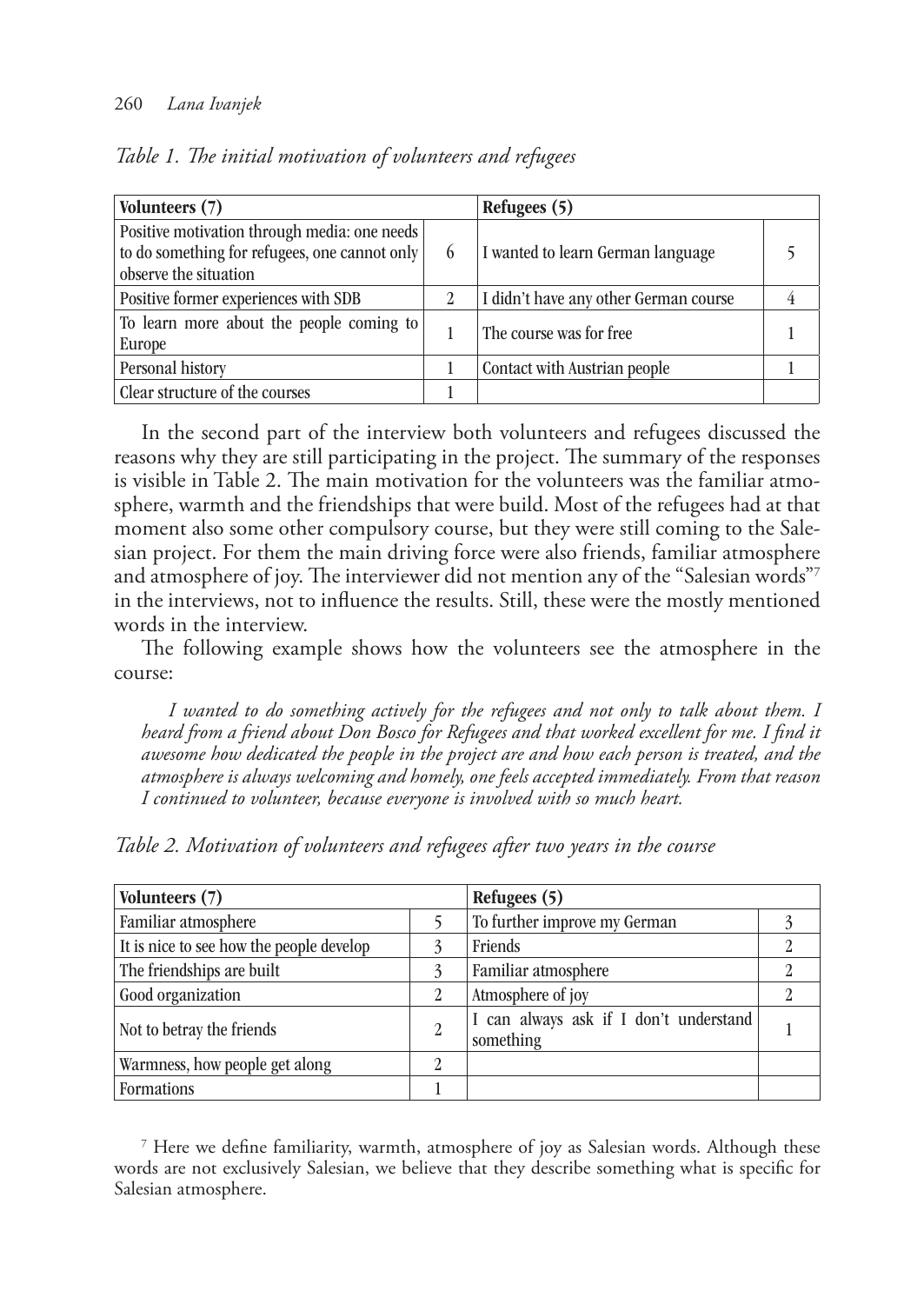The other volunteer said:

*For this course is characteristic that it is Christian course, and one sees the other first as a human and not as a religious enemy (as the society sees the Muslims). Religion is a topic we talk about, but we have developed an interpersonal foundation that enables us to talk openly about religion and other sensitive topics where we have different opinions, and no one feels bad about it. One takes the other as he or she is, but with the brotherly and parental care – I care about you and I will tell you friendly, if I think that you do something which is not good for you.*

These citations show that the volunteers notice and appreciate the familiar and as they say "homely" atmosphere of the project. Here is a short answer of one of the refugees, when asked why he is still coming to the course: «*I want to improve my German and here I can learn better then somewhere else. Here the volunteers are very friendly, and we can learn together and laugh together*»*.*

The other refugee, who is coming to the course from the beginning said:

*When I come here, I feel like at home, I feel like I came home. I spend the most beautiful time in the course because here I meet friends. I have lost lot of friends in the war – some of them were displaced and some of them died. But here I found the new friends and they feel like my friends from Syria. That reminds me of happy times in Syria. The German course here is not only the course, here you have the feeling that the teacher is your friend. The German course is for me like my second family, my second home!.*

This quote reminds us of the Letter from Rome [3] where Don Bosco writes that «the teacher who is seen only in the classroom is a teacher and nothing more; but if he joins in the pupils' recreation, he becomes their brother». The young Muslim Syrian refugee does not know much about Don Bosco, but he managed do feel and describe the core of his pedagogy. The German course tries to be like a family for its participants and volunteers. The young Syrian refugee recognized the course as his second family and second home. His thoughts and feelings are aligned with the spirit of the 2017 Strenna: «We are a family: every home is a school of life and love». Today, one and a half years after this interview was completed, he became one of the volunteers helping others to experience that family spirit.

At the end of the interview the volunteers and the refugees were asked to describe the course with one word. Some of the managed to use only one word, others needed more. All words were analyzed with the program *NVivo11*. The program counts how often does one word appear in the text. The more frequently the word appears, the larger it will be in the word cloud. The Word-Cloud obtained is shown in Figure 3.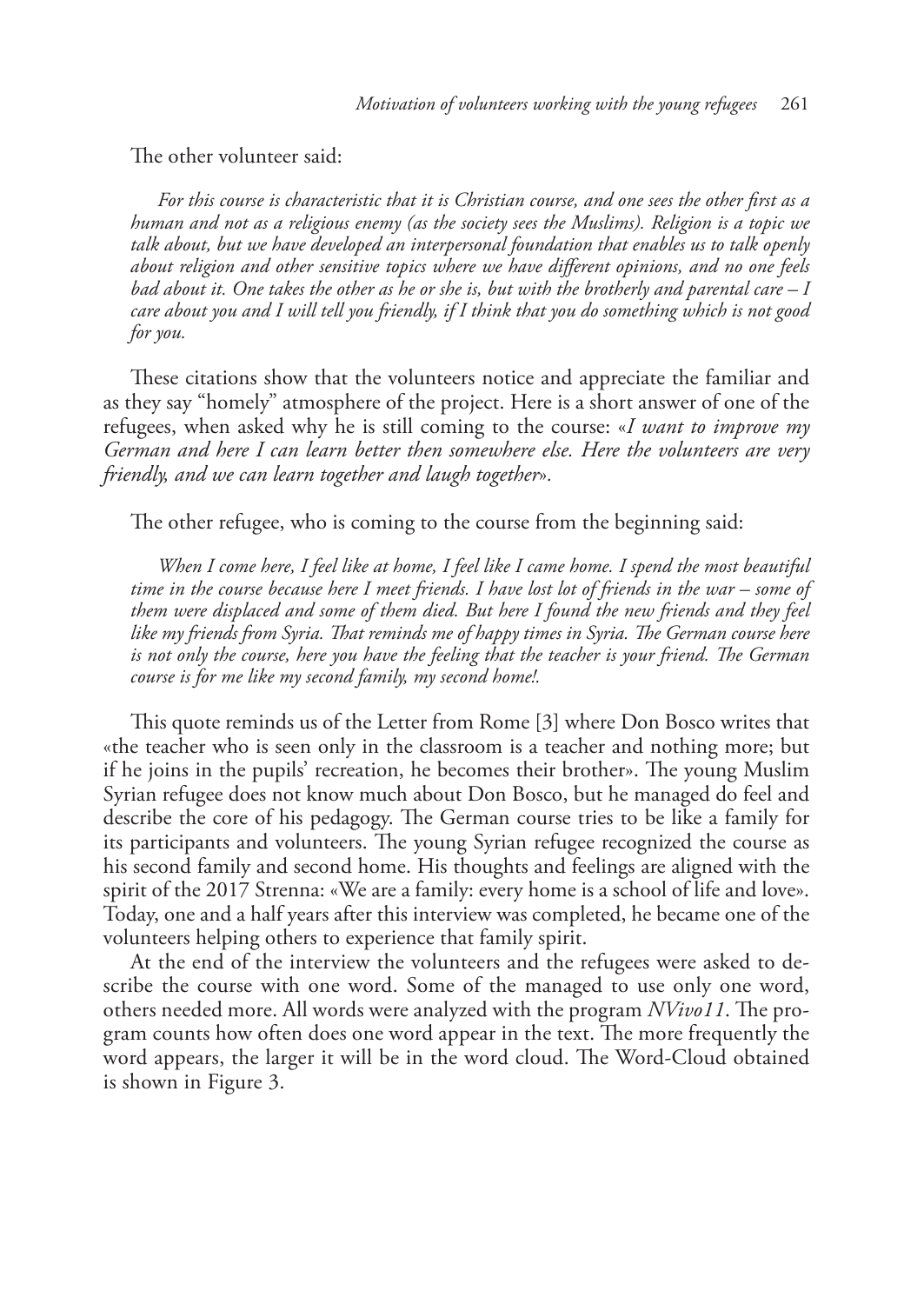#### 262 *Lana Ivanjek*

*Figure 3. Word-Cloud shows the words used most frequently. As the interviews were conducted in German, the words in the cloud are in German. The larges words are FRIENDSHIP, FAMILY and DON BOSCO*



One can see that as already mentioned before the most frequent words are family and friendship.

# **Conclusion**

In this short study we have attempted to analyze the motivation of volunteers and refugees in Salesian project "Don Bosco for Refugees". All respondents were enrolled in the German courses for more than two years (from the beginning of the course).

The starting motivation of volunteers and refugees was not surprising. As the project started at the time when most of the refugees came to Vienna, their motivation was to learn German and they had no other German course. On the other hand, the volunteers were motivated through the positive media coverage of the refugee crisis and the wish to help in that situation.

The study suggests that the main motivation after participating in the project for the following two years was the familiar atmosphere and the friendship between the participants. The analysis of the interview quotes reveals a lot of words and phrases that we use when we describe pedagogy of Don Bosco and Salesian spirituality. This supports the assumption that we can relate the pedagogical concept of the project with the motivation of the volunteers and refugees. However, this study has the limitation, as only 12 persons were interviewed and only the persons that are motivated